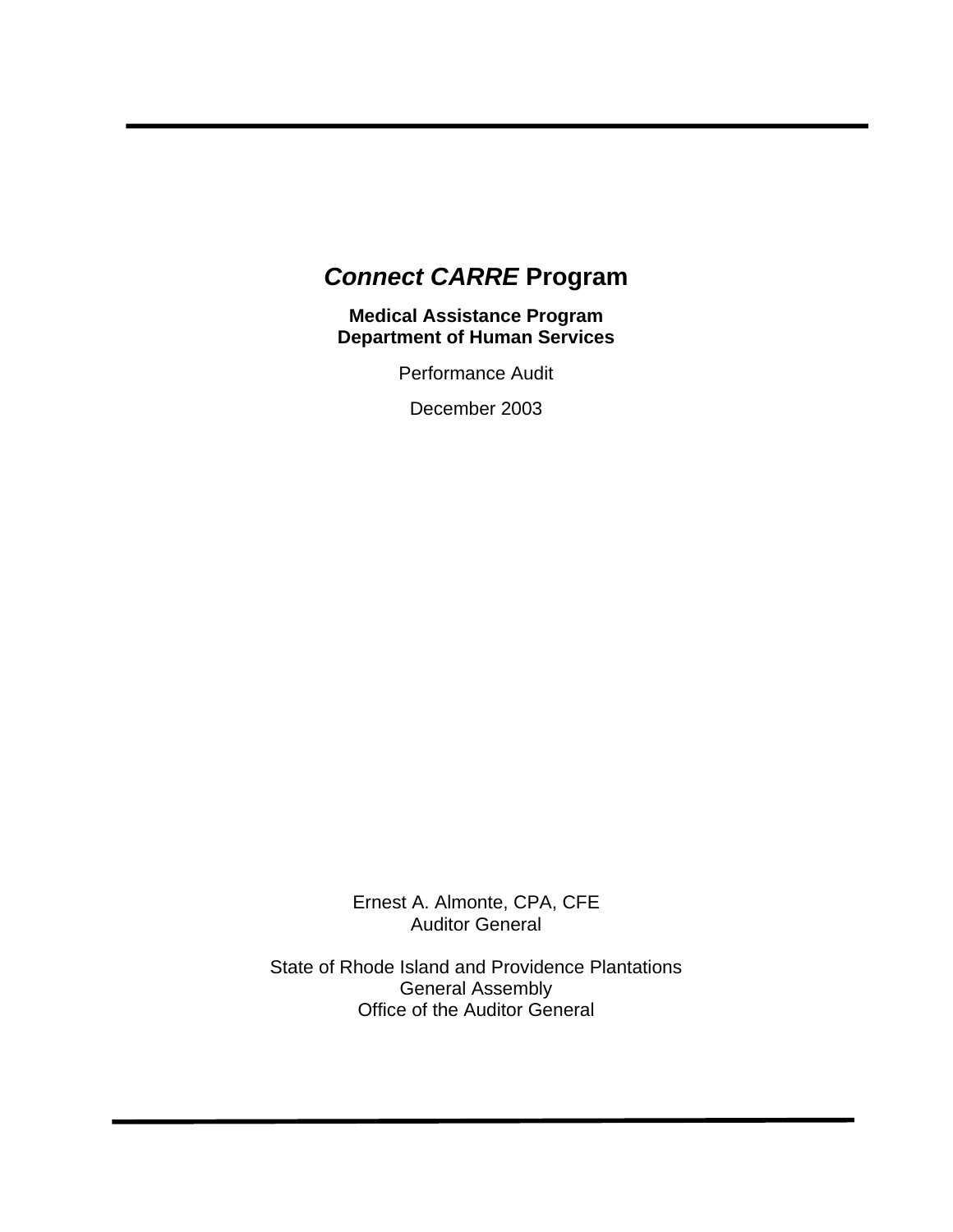

December 29, 2003

#### JOINT COMMITTEE ON LEGISLATIVE SERVICES:

SPEAKER William J. Murphy

Senator William V. Irons Senator Dennis L. Algiere Representative Gordon D. Fox Representative Robert A. Watson

We have completed a performance audit of the *Connect CARRE* program administered by the Rhode Island Department of Human Services. Our report is included herein as outlined in the Table of Contents.

Sincerely,

rnevt A. Almonte

 Ernest A. Almonte, CPA, CFE Auditor General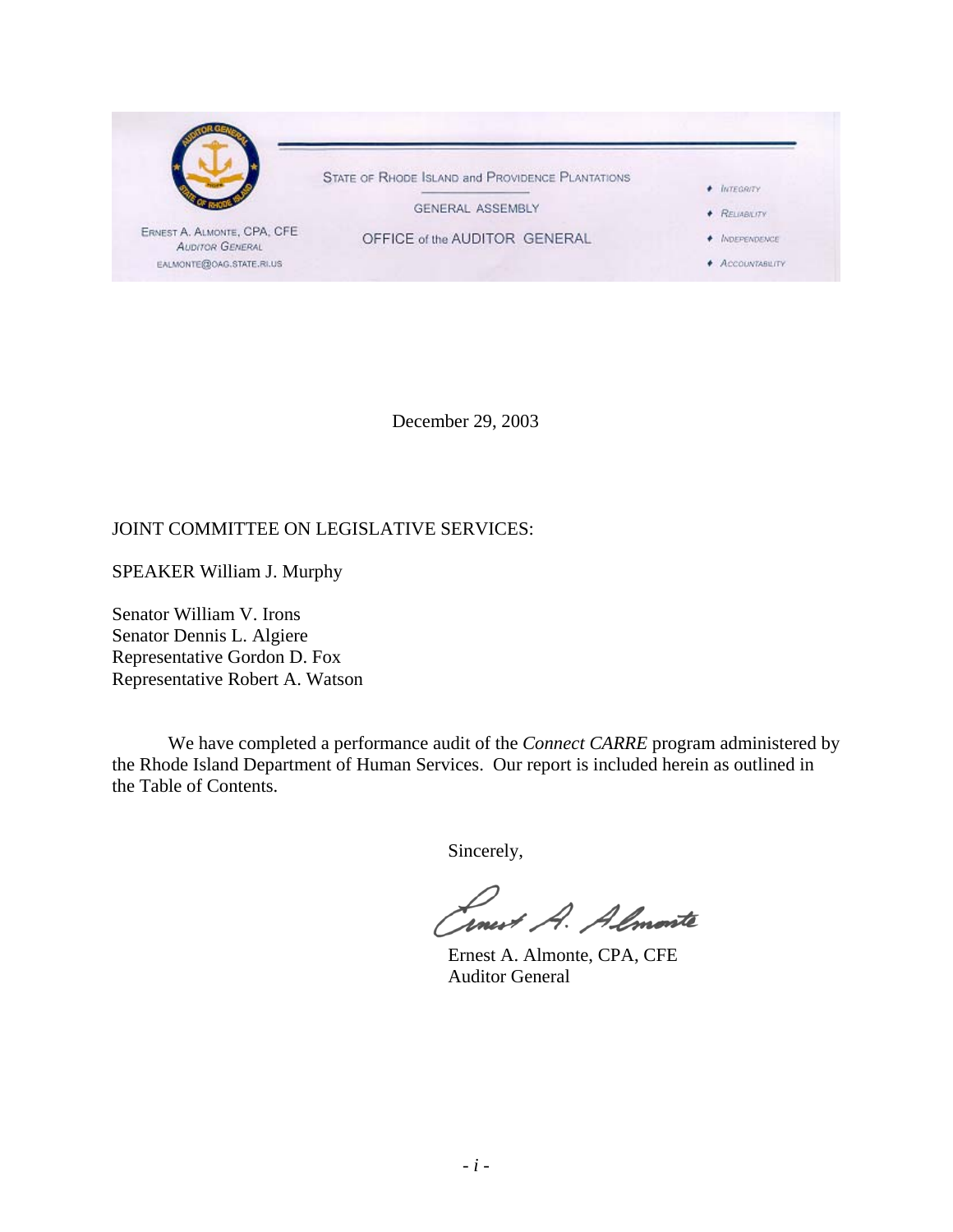# *Connect CARRE* **Program**

**Medical Assistance Program Department of Human Services** 

# **PERFORMANCE AUDIT**

# TABLE OF CONTENTS

| PAGE |
|------|
|      |

| I.   | <b>EXECUTIVE SUMMARY</b>                         | $\mathbf{1}$ |
|------|--------------------------------------------------|--------------|
| II.  | <b>INTRODUCTION</b>                              |              |
|      | Objectives, Scope, and Methodology<br>Background | 3<br>3       |
| III. | FINDINGS AND RECOMMENDATIONS                     |              |
|      | PROGRAM RECRUITMENT                              | 6            |
|      | PARTICIPANT ENROLLMENT                           | 6            |
|      | PATIENT CONFIDENTIALITY                          | 8            |
|      | <b>CARE MANAGEMENT PROCESS</b>                   | 9            |
|      | LONG-TERM CARE ENROLLMENT                        | 9            |
|      | PARTICIPANT CARE PLANS                           | 10           |
|      | PROVIDER PAYMENT MONITORING                      | 11           |
|      | PROGRAM OVERSIGHT                                | 12           |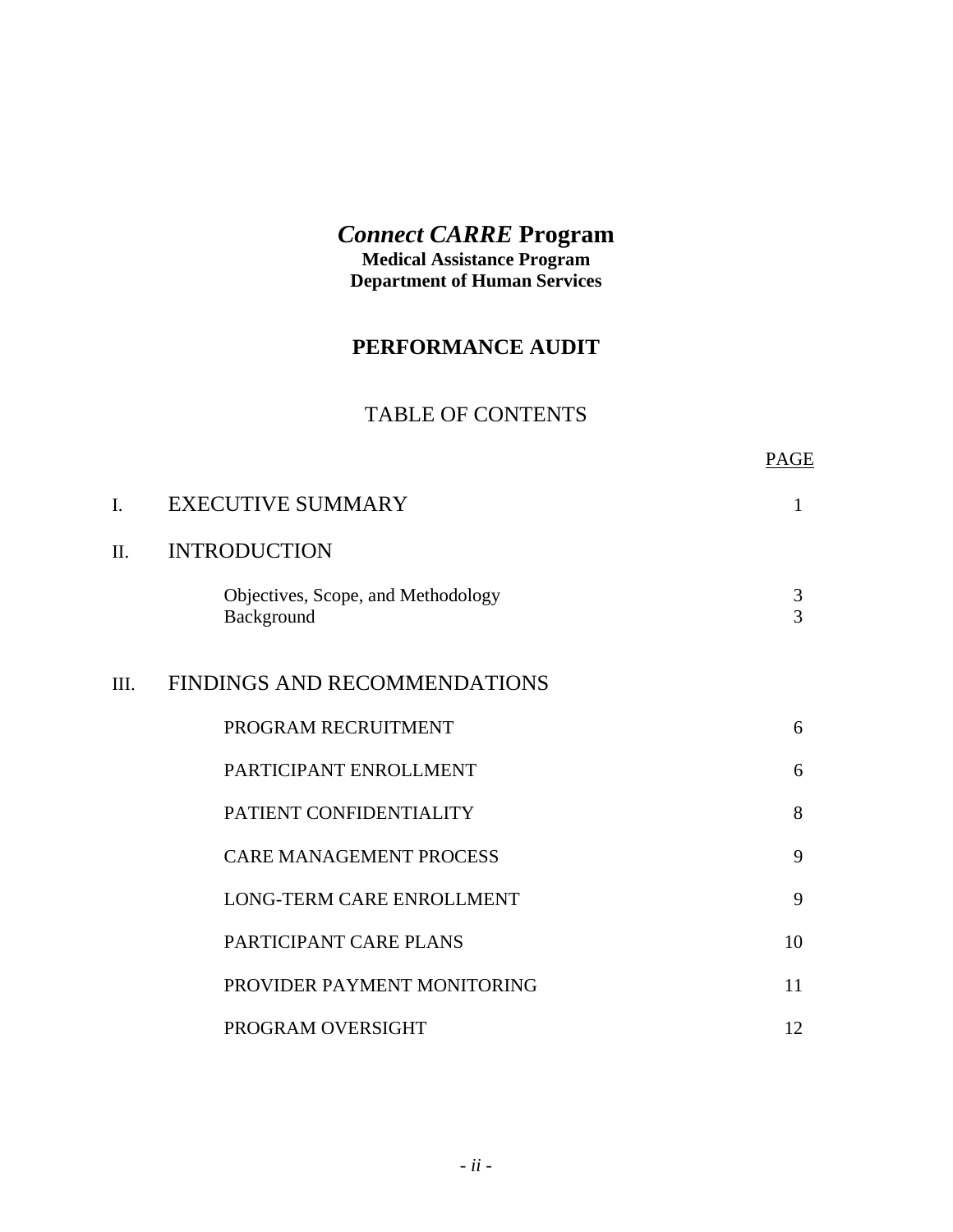We conducted a performance audit of the *Connect CARRE (Coordinated Assessment Referral Re-assessment Evaluation)* program administered by the Rhode Island Department of Human Services (DHS). *Connect CARRE* is a voluntary care management and wellness program aimed at assisting chronically ill individuals within the Medical Assistance Program. The program is designed to provide care management services to these individuals with the goal of reducing their utilization of emergency and inpatient hospital services. DHS has contracted the care management function of the program to a private health maintenance organization. Our audit focused on evaluating the current practices and procedures employed by DHS in administering the program with the objective of highlighting opportunities for improved efficiency and effectiveness.

Our audit covered the period from the inception of the program in November 2001 through our audit fieldwork in August 2003. As part of the audit, we reviewed all 105 participant files maintained by the *Connect CARRE* provider. This review mainly encompassed evaluating the program's current policies based on the information documented within these files.

DHS identifies individuals for the program through several sources and refers these individuals to the *Connect CARRE* provider to initiate the enrollment process. We found several instances where individuals identified for participation in the program did not meet the stated criteria established for program recruitment. DHS needs to develop more comprehensive criteria to ensure that program recruitment is controlled and administered fairly throughout the Medical Assistance Program.

Immediately upon referring individuals to the program, DHS begins payment to the *Connect CARRE* provider. DHS incurred costs for considerable lengths of time for participants before enrollment was completed and care management commenced. Our review of participant files indicated the following enrollment statistics:

- 45% of the participants (47 out of 105) referred by DHS had not been formally enrolled at the time of our audit. The amount paid as of the time of our review for these individuals totaled \$75,825,
- For 36 of the 47 participants referred to above, the formal enrollment process exceeded 3 months. In 27 of these 47 instances, the enrollment process exceeded 6 months,
- Provider documentation included only attempted telephone contacts for 31% (33 out of 105) of the participants referred to the program. Ultimately, the provider did not enroll these individuals and the majority was subsequently deactivated from the program. The amount paid related to these cases as of the time of our audit totaled \$50,850.

In the majority of instances, formal enrollment was evidenced by the initial visit with the participant where the nurse care manager assesses their medical condition and overall needs and obtains consent for program participation. Controls should be improved to ensure timely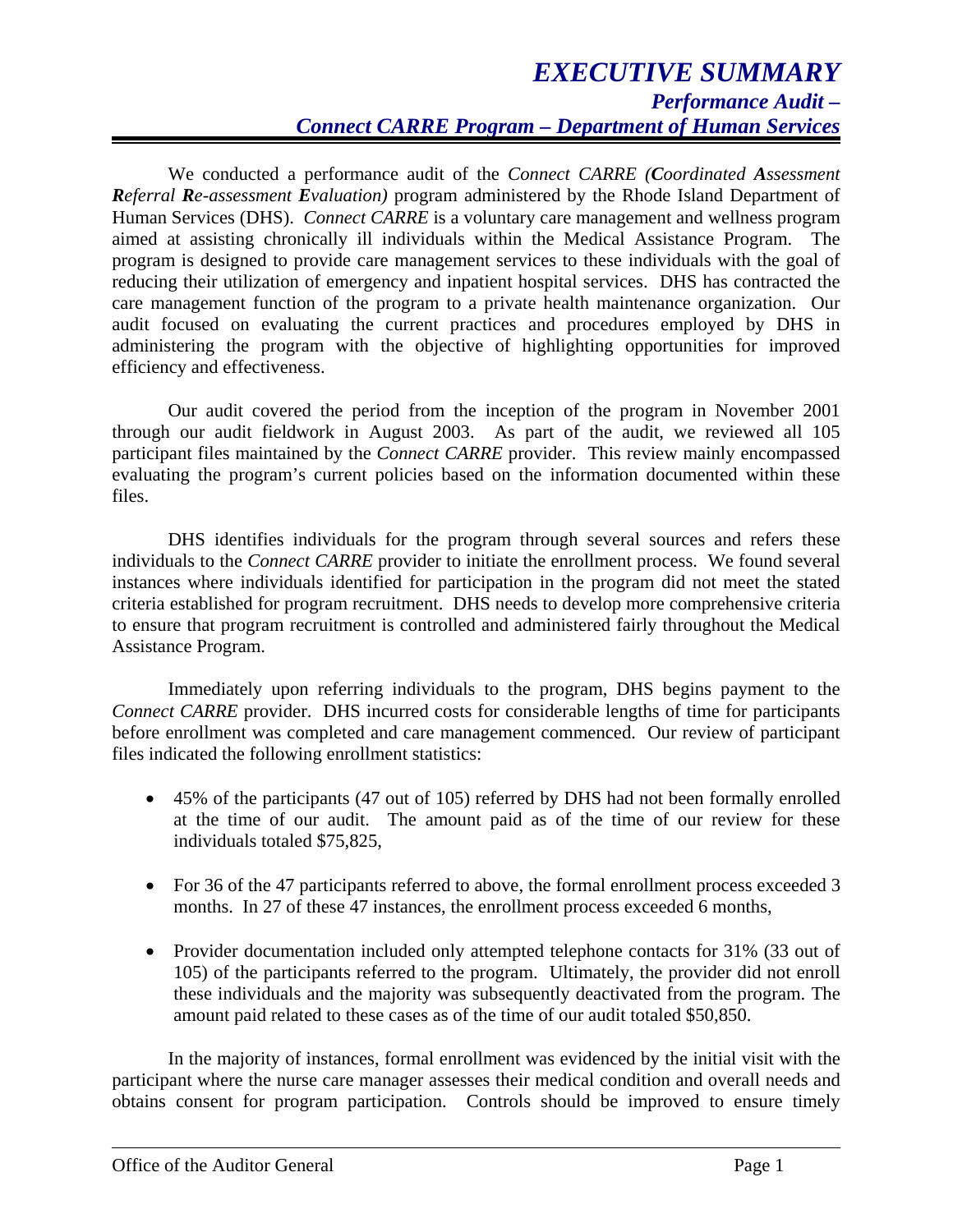enrollment in the program. A fixed enrollment fee or a maximum enrollment period should be implemented to better control costs prior to actual commencement of care management services.

Nurse care managers develop care plans specific to each individual upon completing the participant's medical assessment during enrollment. Our review of file documentation found that the topics discussed between care managers and program participants during telephone contacts often had no relevance to the objectives outlined in the individual's care plan. In addition, we noted that participant files often contained no documentation regarding the patient's adherence to stated care objectives.

The primary service provided by the *Connect CARRE* provider is care management initiated by the nurse care managers. For example, these efforts should include contacting the participant and assessing their adherence to care plans developed by the nurse care manager. Based on our review of files maintained for the 58 participants that were successfully enrolled by the provider, we noted the following:

- 59% (34 out of 58) of enrolled participants had documented gaps of at least two months between attempted contacts from their nurse care manager,
- In 11 cases, gaps of six months or more between attempted contacts were noted.

A formalized care management process needs to be established between DHS and the *Connect CARRE* provider. This process should detail the expected actions required of nurse care managers. Without a formalized process, DHS will be unable to determine if participants are receiving adequate care management services.

As the program administrator, DHS is responsible for the oversight of the *Connect CARRE* provider. Our audit found that DHS does not review the specific care progress of participants enrolled in the program. While DHS does review monthly statistics generated by the provider, no verification of this reported progress is made by DHS. Our report cites many instances where more effective program oversight will be necessary to ensure that *Connect CARRE* participants are receiving specified services and overall program costs are incurred for only those individuals benefiting from the program.

Additionally, since cost containment is one of the program's objectives, DHS needs to develop a mechanism to demonstrate the cost-effectiveness of the program going forward. DHS should formalize the accumulation of cost data for the enrolled population and outline appropriate comparisons to demonstrate cost effectiveness.

Other findings and recommendations address control over patient confidentiality, enrollment of individuals residing in long-term care facilities, and provider payment oversight.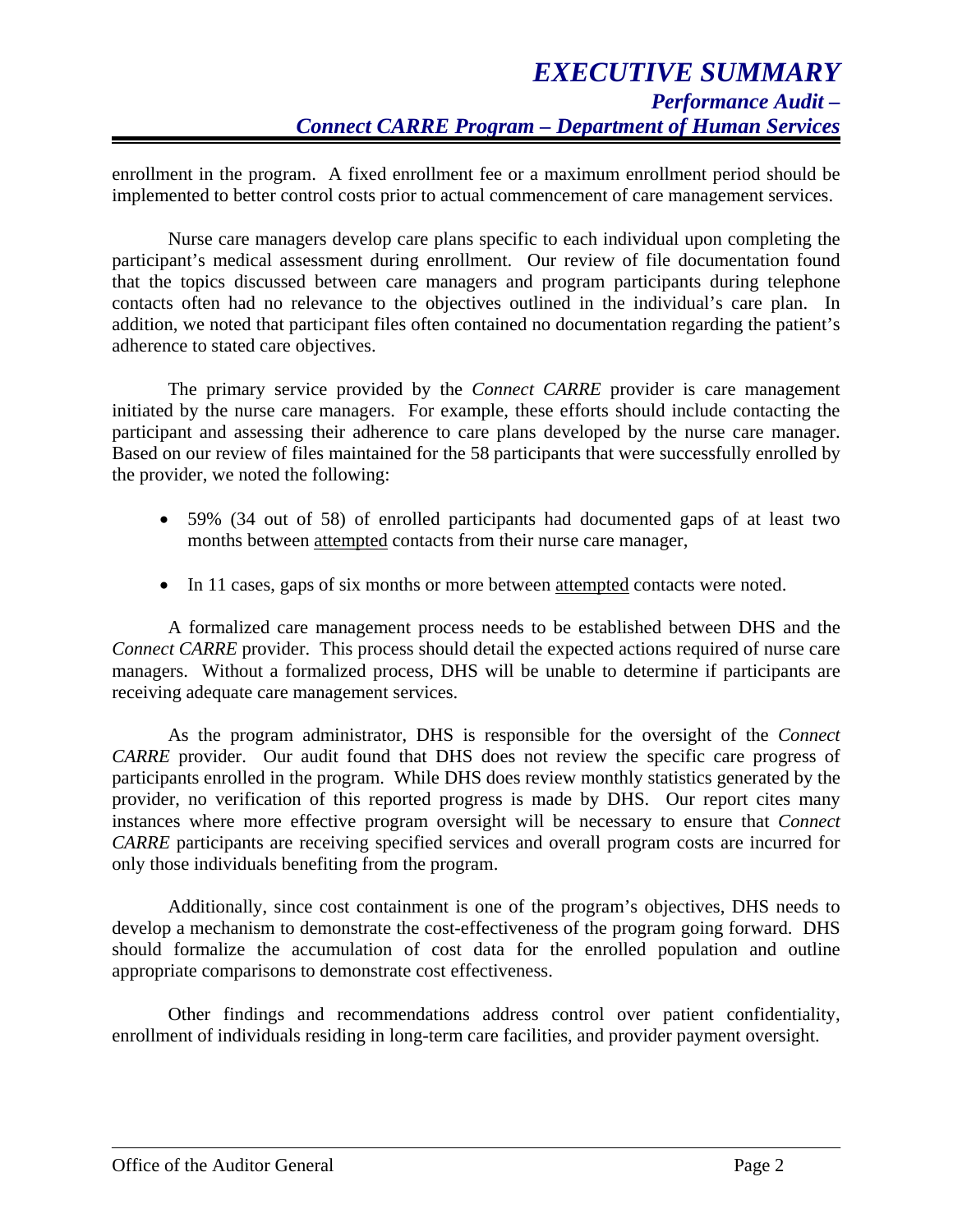## **II. INTRODUCTION**

#### **OBJECTIVES, SCOPE, AND METHODOLOGY**

We conducted a performance audit of the *Connect CARRE (Coordinated Assessment Referral Re-assessment Evaluation)* program administered by the Rhode Island Department of Human Services (DHS). Our audit was conducted in accordance with *Government Auditing Standards.* The period covered by our audit was November 2001 (program inception) through August 2003.

Our audit of the *Connect CARRE* program was undertaken to ensure that the program's design and administration was adequate to accomplish its objectives in an effective and efficient manner. The program's potential for growth and the department's desire to develop similar programs in the future made this an appropriate time to conduct our audit.

Our audit focused on evaluating the practices and procedures employed by DHS in administering the *Connect CARRE* program. Our objective was to identify practices and procedures that could be improved or made more efficient. To achieve our objectives, we reviewed program policies and procedures, interviewed responsible personnel, reviewed participant files, and performed tests and other audit procedures as deemed necessary.

We accomplished our objectives by reviewing all 105 participant files maintained by the *Connect CARRE* provider. In instances where specific policies and procedures were developed and implemented to administer the program, we evaluated program compliance. When program policies and procedures were not determined to be implemented, we used the overall program objectives to evaluate the effectiveness of the procedures being utilized.

## **BACKGROUND**

 The *Connect CARRE* Program is a voluntary care management and wellness program administered by DHS's Center for Adult Health. The program is designed to provide care management services to Medical Assistance recipients with high utilization of inpatient hospital and emergency room services.

The intent of the *Connect CARRE* program is to provide individuals with declining health and frequent illnesses with the following:

- Medical contact with a team of providers and care coordinators including a lead physician and a nurse care manager,
- Services to assist in developing more consistent and supportive relationships with their health care providers,
- Educational programs to assist participants and their families with managing chronic illness, and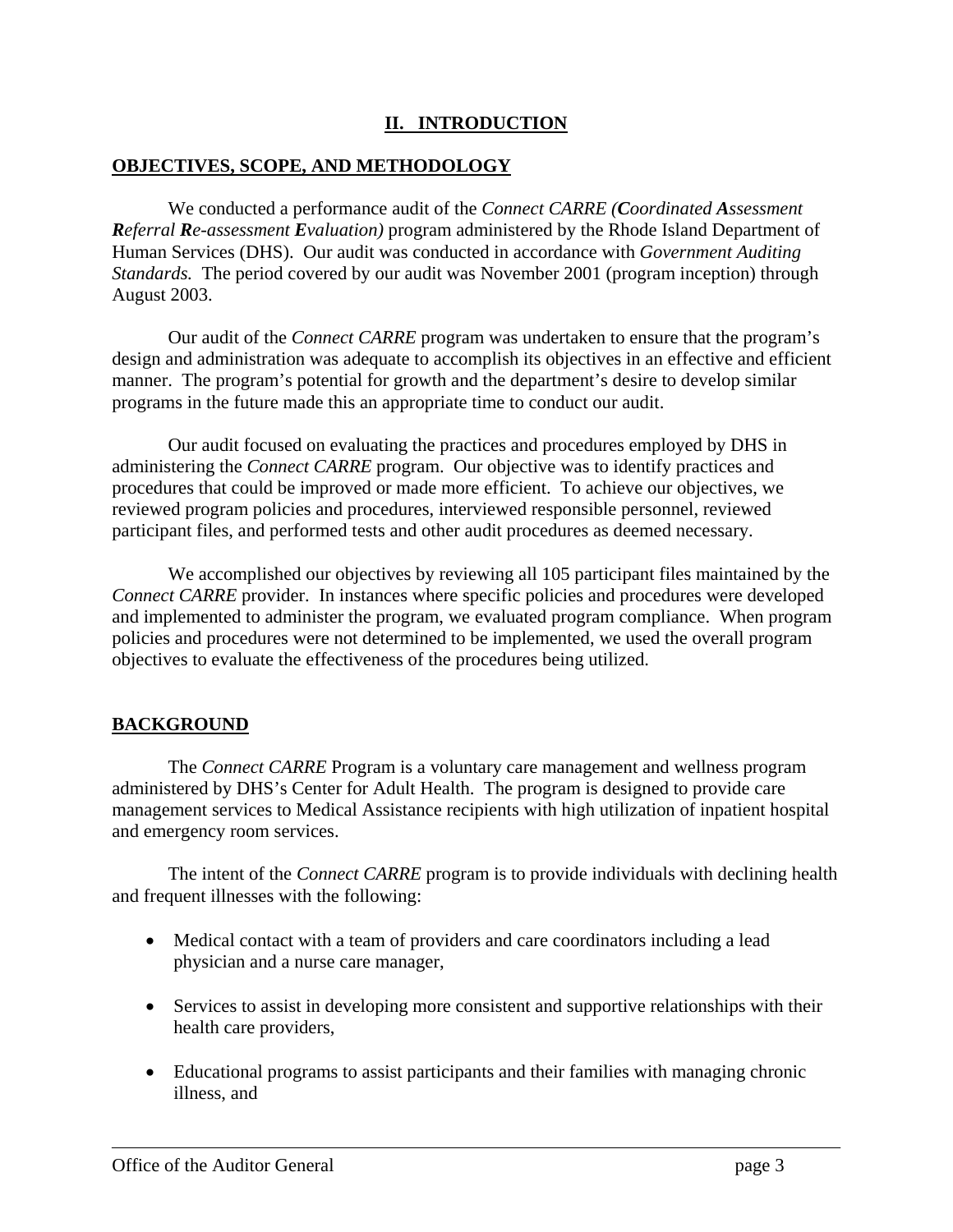• Services to identify and coordinate care in the community setting to assist in maintaining wellness and reducing recurrent illness.

DHS has contracted with a health maintenance organization to administer these services to individuals agreeing to participate in the program. DHS pays this provider \$225 per month per individual enrolled. Costs associated with care management since the inception of the *Connect CARRE* program totaled \$247,500 through August 2003. As part of the Medical Assistance program, the federal government participates in these costs. For the fiscal year beginning July 1, 2003, the federal participation rate is 58.35%.

DHS employs one individual responsible for the daily administration of the *Connect CARRE* program. This individual's primary responsibility is the identification and referral of participants to the program provider. The assigned individual is a registered nurse with the required training and experience to understand the medical history and varied diagnosis of the target population. In addition to DHS management, this individual is also involved with the daily oversight of the program provider and overall administration of the program.

The main goal of the program is to reduce the amount of high cost services such as inpatient hospital stays and emergency room visits for this population through better care management of individuals with chronic illnesses. DHS hopes to achieve this goal by accomplishing the following objectives for participants:

- Improving overall wellness,
- Maintaining or improving the individual's functional status,
- Ensuring that each participant has a primary medical contact,
- Providing non-medical support services to support health maintenance,
- Increasing the individual's overall satisfaction with the health care system,
- Increasing the ability of participants to manage their care, and
- Identifying and addressing the unmet needs of the target population.

Individuals are identified for the program through a variety of different means including; analysis of claims data and utilization history by DHS, referrals from discharge planners at area hospitals, case workers at community mental health centers, and in some cases, physicians. DHS has outlined the target population for the program and is responsible for ensuring that enrolled members meet the criteria. The population criteria includes Medical Assistance recipients who are:

- Disabled and chronically ill members age 22 and older,
- At risk for recurrent adverse medical events,
- At risk for frequent hospitalizations and emergency room visits,
- Frequent users of acute care services, or
- Residing in a community setting but lacking social and community support services.

In addition to the above criteria, DHS has excluded the following Medical Assistance members from participating in the *Connect CARRE* program: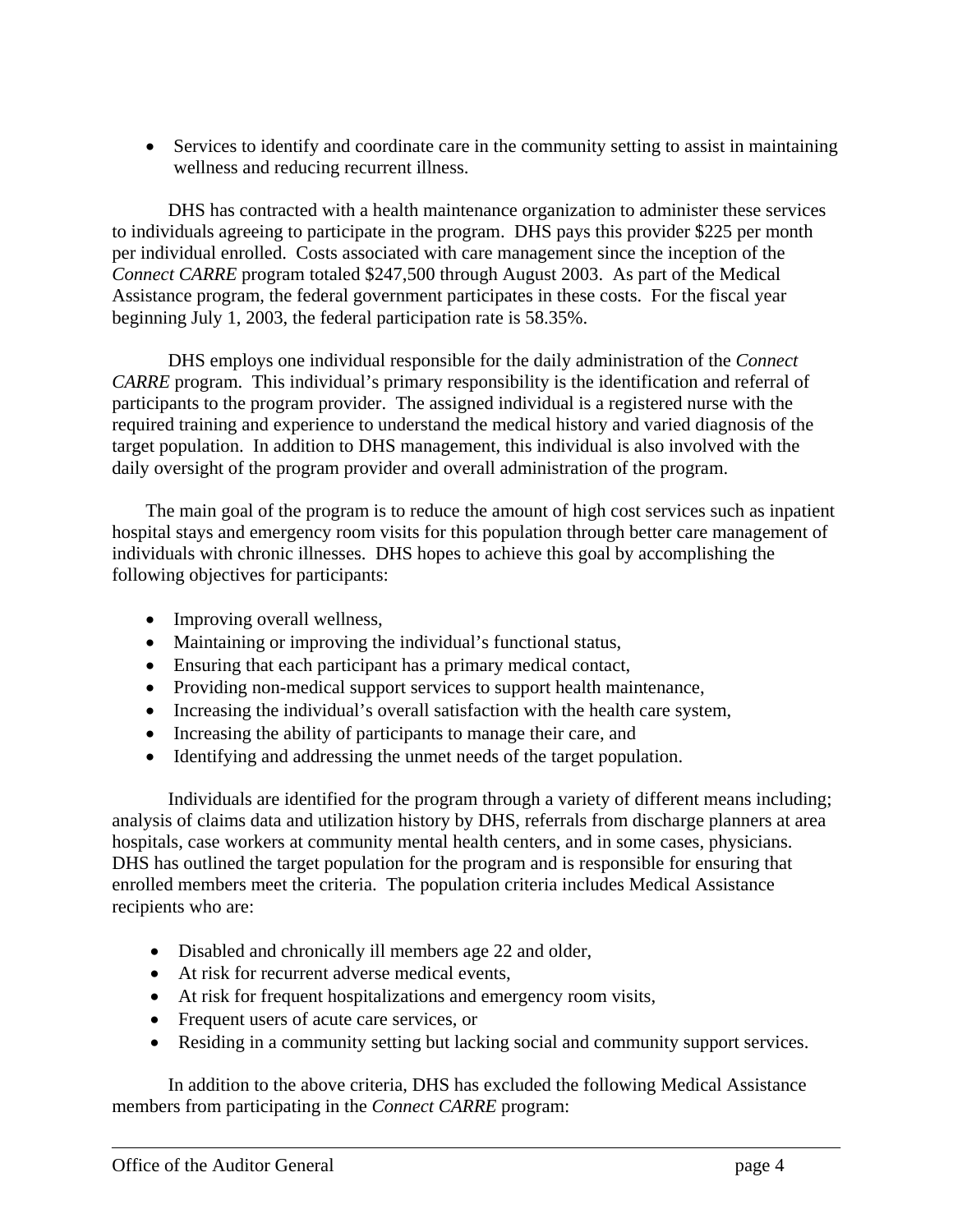- Individuals participating in the Mental Retardation and Developmentally Disabled Waiver program,
- Individuals residing in long-term care facilities, and
- Individuals enrolled in the Rite Care program (recipients covered by participating HMOs with capitation paid by Medical Assistance).

Since the inception of the program, DHS has referred 105 individuals to their *Connect CARRE* provider. At the time of our audit, 73 individuals had active status in the program.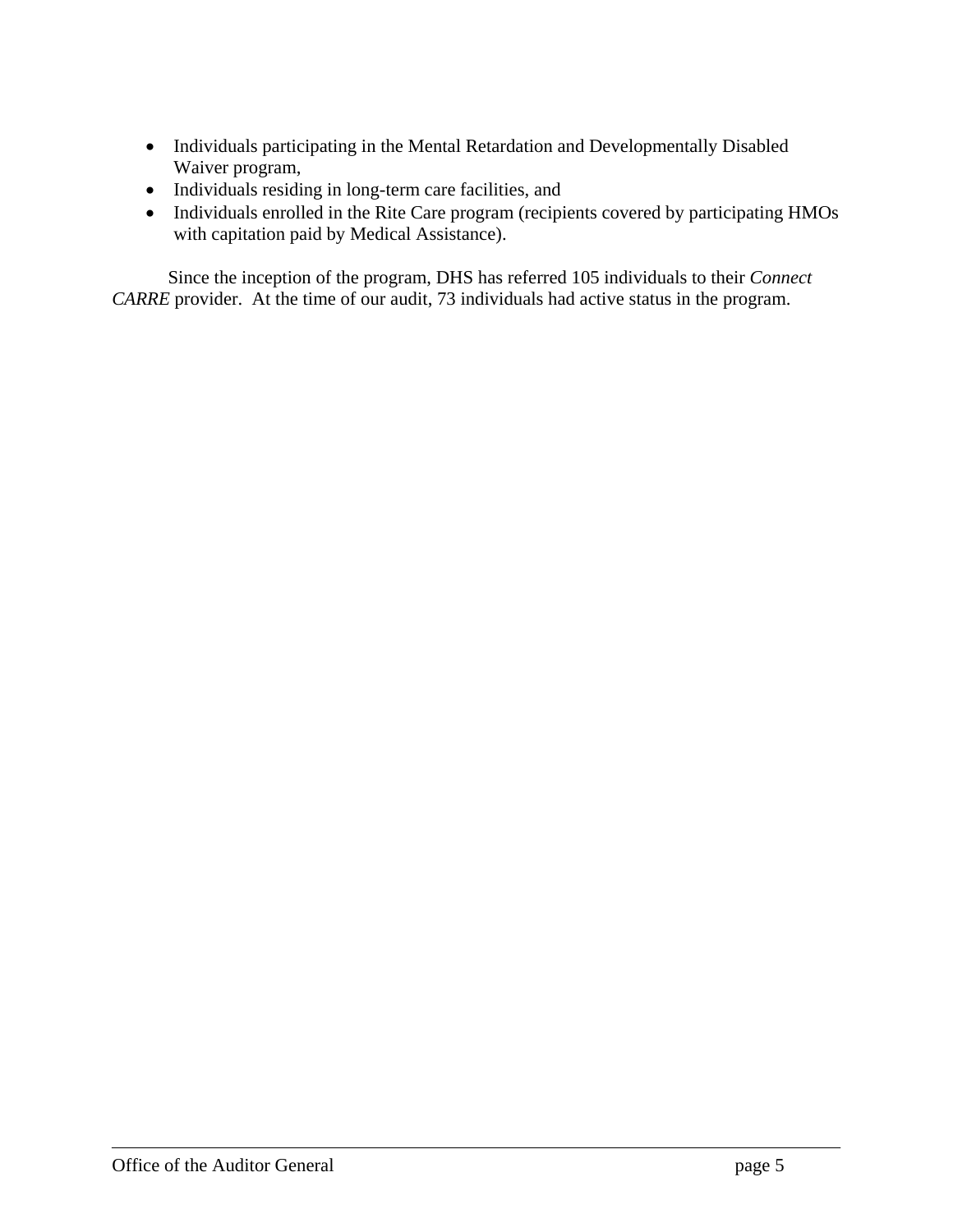#### **III. FINDINGS AND RECOMMENDATIONS**

#### **PROGRAM RECRUITMENT**

Medical Assistance recipients meeting criteria established by DHS are identified as potential program participants. Based on program documentation and interviews with program officials, individuals had to meet the definition of incurring a high utilization of inpatient hospital and/or emergency room services. High utilization for these purposes was defined as three (3) inpatient hospital visits or five (5) emergency room visits within the 12-month period prior to enrollment.

Our testing of the 105 individuals recruited into the program noted that 20 cases or 19% of the population did not meet the above stated criteria. Upon further inquiry with DHS officials, we determined that other factors were taken into consideration by DHS when allowing individuals into the program. According to DHS, other factors included an increased risk of nursing home admittance and existing mental health concerns.

DHS needs to develop a more comprehensive policy outlining the Medical Assistance population targeted for the program. Such a policy will improve control over the enrollment process for the program and will ensure that enrollment is applied uniformly throughout the Medical Assistance population.

Exceptions deviating from the established policy should be well documented by the department and include the participant's need for the program and the expected benefits to be derived by the individual. Also, such deviations should trigger a reevaluation of the current policy and amendment of the program guidelines if necessary.

#### RECOMMENDATIONS

- 1. Formalize the recruitment criteria for the program.
- 2. Document all instances where exceptions to the recruitment criteria are made and determine if further amendment of the criteria is warranted.

#### *Auditee Views:*

*DHS concurs with these recommendations.* 

## **PARTICIPANT ENROLLMENT**

DHS currently pays the *Connect CARRE* provider \$225 per month per individual beginning in the month the participant is referred to the provider. The provider is paid whether or not they are successful in formally enrolling the individual in the program. In the majority of cases reviewed, formal enrollment was evidenced by the following: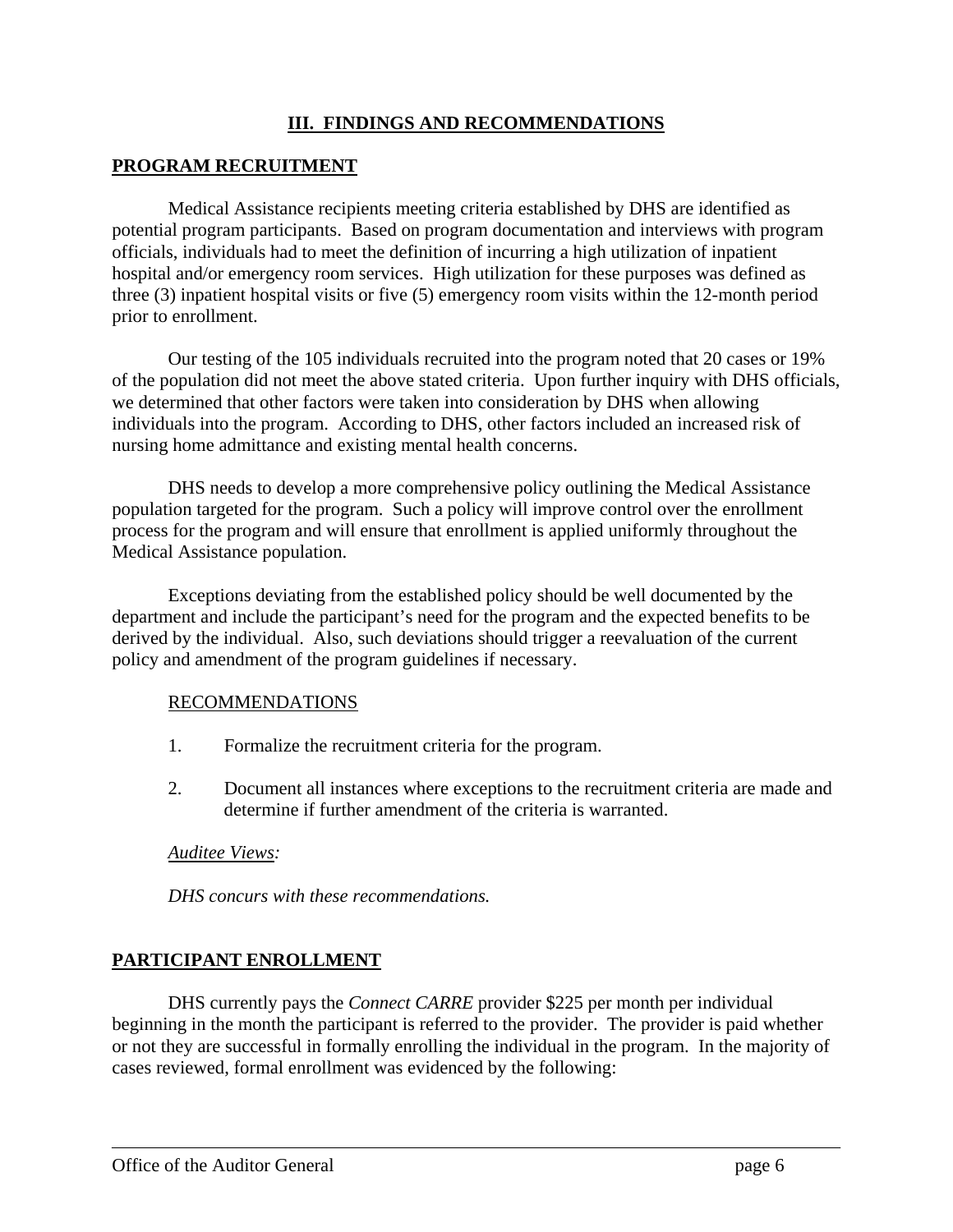- Nurse Care Manager visit with the individual,
- "Enrollment" and "Authorization to Obtain or Release Confidential Information" forms signed by the individual, and
- Nurse Care Manager's assessment of the individual's medical condition and overall needs.

This immediate reimbursement upon referral to the provider is designed to compensate the provider for their enrollment efforts.

Our review of the 105 participant files maintained by the provider resulted in the following observations related to the enrollment process:

- 45% (47 out of 105) of the participants referred by DHS had not been formally enrolled at the time of our audit. The amount paid as of the time of our review for these cases totaled \$75,825,
- In 36 of the 47 instances referred above, the formal enrollment process exceeded 3 months. In 27 of these cases, the enrollment process exceeded 6 months, and
- Provider documentation included only attempted telephone contacts for 31% (33 out of 105) of the individuals referred to the program. Ultimately, these individuals were unable to be successfully enrolled by the provider and the majority was subsequently deactivated from the program. The amount paid related to these cases as of the time of our audit totaled \$50,850.

The following are examples of case details that best depict the types of enrollment concerns noted during our audit:

- The provider was paid \$4,050 over a period of 18 months and no documentation of actual contact with the individual referred to the program could be provided,
- Case notes for one file indicated that upon being contacted by the provider in March 2002, the individual expressed disinterest in enrolling in the program. However, the provider was still paid \$2,025 through October 2002 before the individual was deactivated by DHS, and
- Case notes for another file indicated that upon an initial home visit in January 2003, the individual expressed disinterest in enrolling in the program. The participant in this instance was not disenrolled from the program until June 2003, resulting in payments of \$2,925 to the provider.

Based on the results of our review, policies and procedures related to the enrollment process are lacking in the *Connect CARRE* program. Adequate policies and procedures would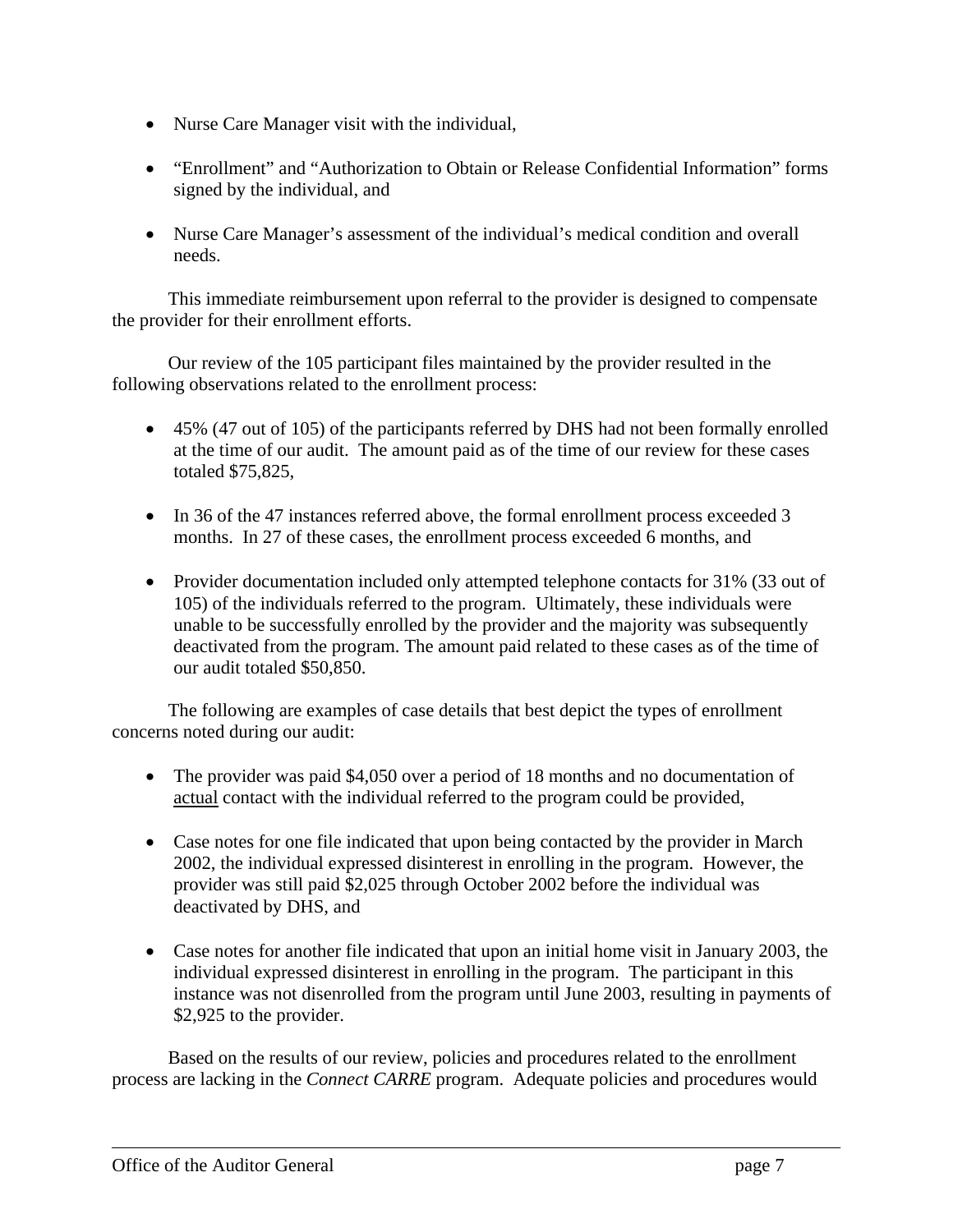ensure a timelier enrollment or disenrollment from the program and provide more effective cost management over the enrollment process.

#### RECOMMENDATIONS

- 3. Implement a fixed enrollment fee or a maximum enrollment period to compensate the provider for participant enrollments.
- 4. Recover monthly premiums for cases where individuals were not immediately disenrolled upon refusing participation in the program.

#### *Auditee Views:*

*DHS concurs with these recommendations and has implemented a 60-day limit on the enrollment process.* 

# **PATIENT CONFIDENTIALITY**

Enrollment procedures for the *Connect CARRE* program require participants to sign a form authorizing DHS to obtain from or release to the provider any and all medical records including information about the individual's diagnosis and treatment related to medical, mental health or substance abuse conditions. The form also authorizes the *Connect CARRE* program to discuss this information with the individual's providers.

We found that in all cases, DHS referred participant information to the program provider *prior* to the participant signing this authorization. Furthermore, we noted 5 cases where the nurse care manager had contact with a participant's physician, family, and/or social worker prior to obtaining authorization from the participant.

DHS should either adhere to its own policy regarding obtaining this authorization from the participant or reassess the overall objectives being accomplished by having this authorization completed. Although it appears that the department may have the authority to share participant information with its providers without further authorization, completed authorizations would provide documentation of the individual's agreement to participate in this program.

#### RECOMMENDATION

5. Obtain the individual's authorization relating to release of confidential information prior to their referral to the provider or implement a more formalized process to document their agreement to participate in the program.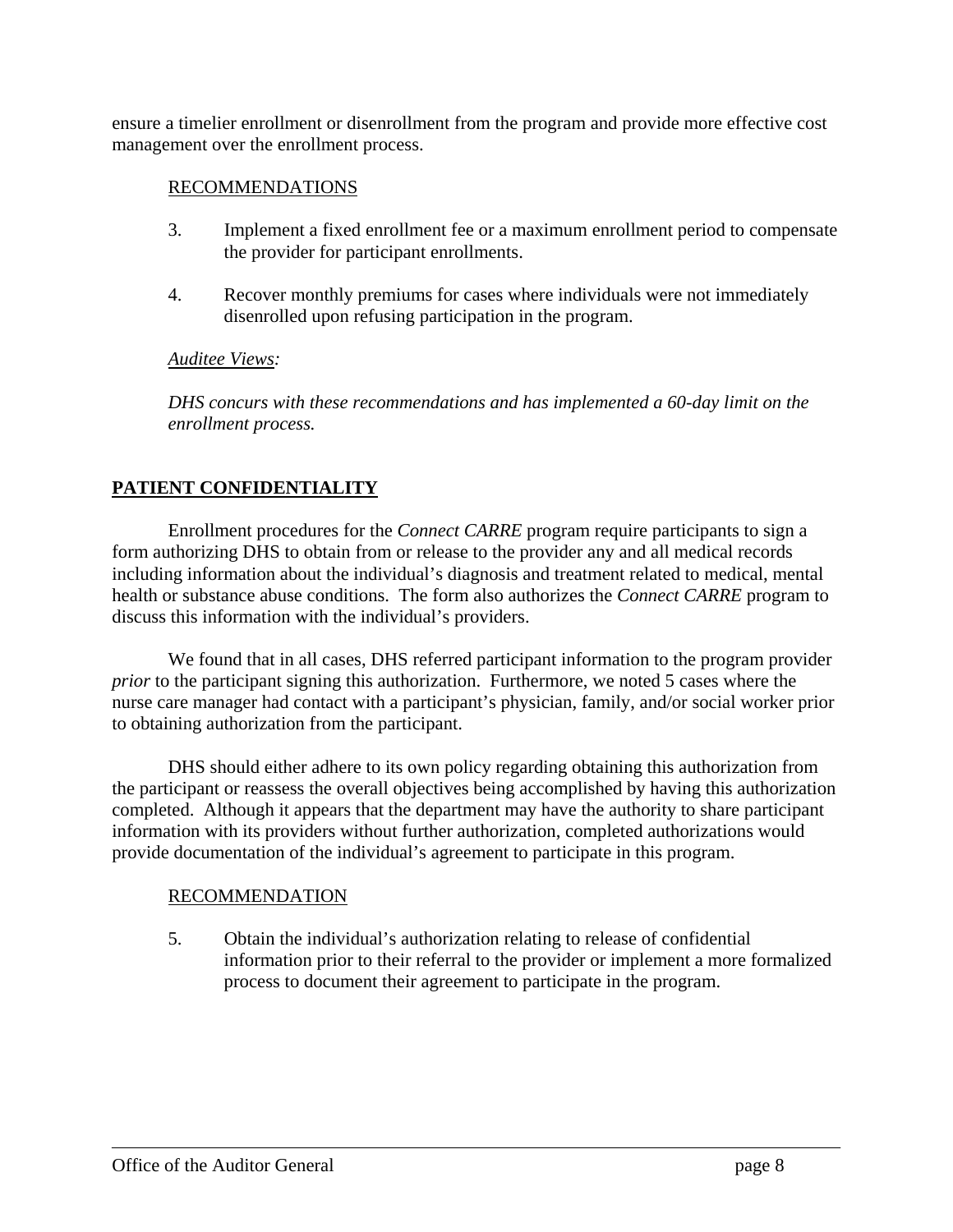#### *Auditee Views:*

*DHS believes that sharing health care information with the Connect CARRE provider for treatment, payment and/or healthcare operations is allowable in accordance with federal regulations; therefore obtaining an individual's release is not required.* 

#### **CARE MANAGEMENT PROCESS**

Based on our discussions with program officials, no mandated process had been outlined between DHS and the provider to formalize the expectations of the provider's care management process. This process would establish the frequency and nature of contacts expected between nurse care managers and participants.

Our review of participant files maintained by the provider noted no consistent pattern of contact with individuals enrolled in the program. Based on file documentation of the 58 individuals who were successfully enrolled by the provider, 59% (34 out of 58) of enrolled participants had gaps of at least two months between attempted contacts by their nurse care manager. In 11 cases, gaps of 6 months or more in attempted contacts were noted. The case notes in these instances also had no documented evidence of any contact being made by the nurse care manager on behalf of the participant. Such gaps in communication with the participant seem contrary to the objectives of the *Connect CARRE* program.

DHS and the provider should develop a formalized care management process. This process should detail the expected actions required of nurse care managers. Such a process is necessary for DHS to be able to adequately assess the care management effort being made by the provider. Prior to evaluating a participant's success in the program, DHS must first determine if that individual received an appropriate level of care management.

#### RECOMMENDATION

6. Formalize an individual care management process for nurse care managers.

#### *Auditee Views:*

*DHS concurs with this recommendation.* 

#### **LONG-TERM CARE ENROLLMENT**

 The *Connect CARRE* program is designed to provide care management services to chronically ill Medical Assistance recipients living in the community. Program officials indicated that Medical Assistance recipients residing in long-term care facilities (nursing homes and group homes) did not meet program recruitment criteria.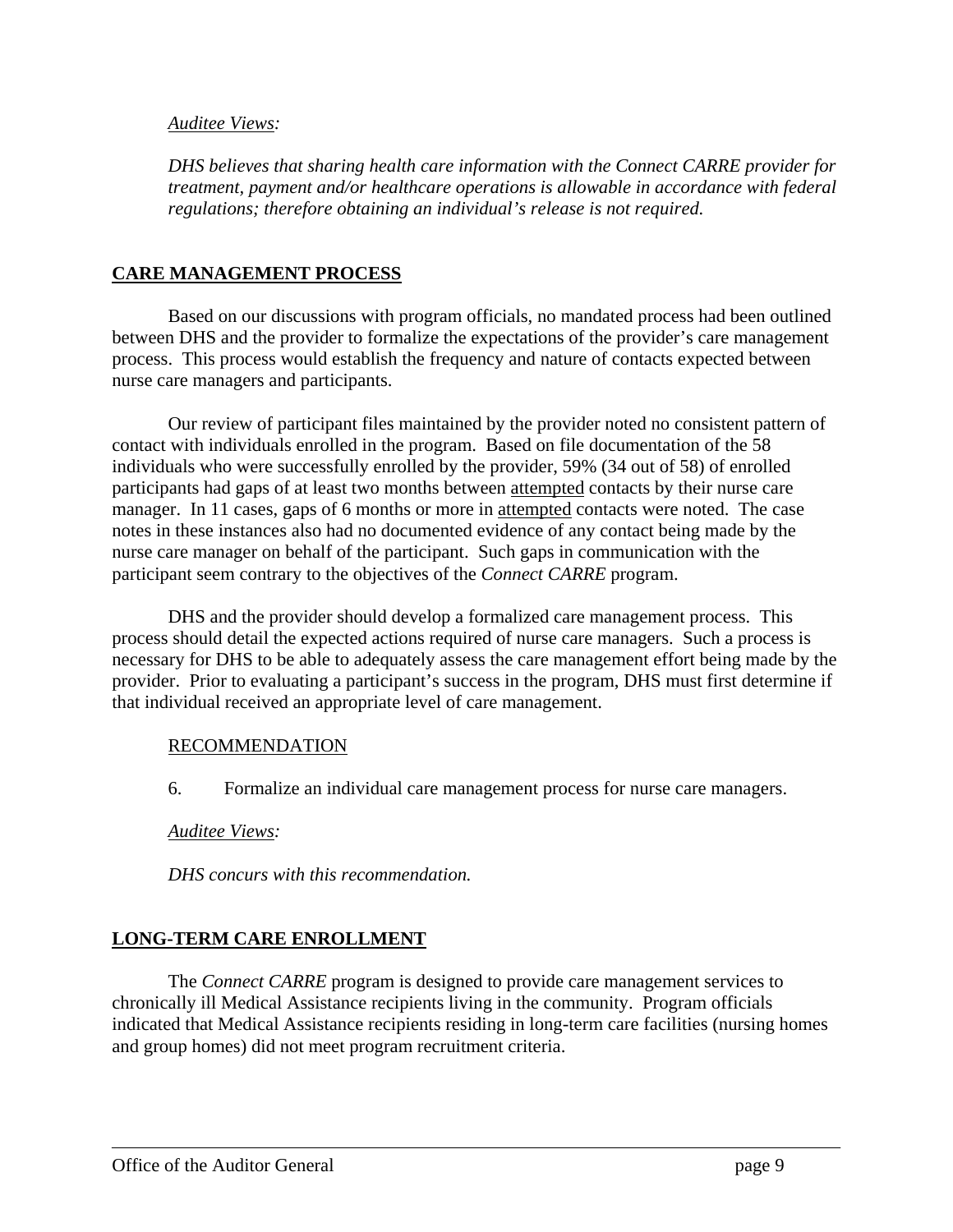Our audit noted 5 participants that resided in long-term care facilities at the time of their enrollment. Two of these participants were still enrolled at the time of our audit. In most cases, these individuals were enrolled in *Connect CARRE* for several months while also residing in these facilities.

One case had an individual enrolled into *Connect CARRE* during September 2002. Case notes in this instance indicated that the participant was residing in a nursing home as of June 2003 yet the participant was still enrolled in the program at the time of our audit. This participant should have been disenrolled from the program upon admittance into the nursing home.

Another case documented a participant's enrollment during April 2003. At the time of enrollment, the participant was residing in a nursing facility. The participant has continued to reside in this facility since April and was currently still enrolled in the *Connect CARRE* program at the time of our review. DHS has paid the provider \$1,350 while this individual has been enrolled in a long-term care facility.

#### RECOMMENDATIONS

- 7. Establish a maximum length of allowable enrollment prior to patient discharge from a long-term care facility.
- 8. Ensure that payments to the provider terminate upon a participant's admittance to a long-term care facility.

## *Auditee Views:*

*DHS concurs with these recommendations and has implemented an interim 90-day limit on the enrollment of individuals transitioning from long-term care facilities.* 

# **PARTICIPANT CARE PLANS**

Our audit noted that the provider was not documenting its assessment of individual care progress. In many instances, there was no obvious link between the participant's care plan and the topics discussed during contact by the nurse care manager. Objectives noted on care plans were not prioritized and documentation regarding the achievement of these objectives was not evident.

Participant care plans need to be more detailed to establish a more methodical approach to managing the individual's care. These plans should include anticipated time frames for completion, when practical, or periodic re-assessments of plan objectives when necessary.

In order to determine if progress is being made in particular cases of the *Connect CARRE* program, periodic evaluations should be conducted to determine if case goals are being accomplished. These evaluations should include benefits derived by the participant from the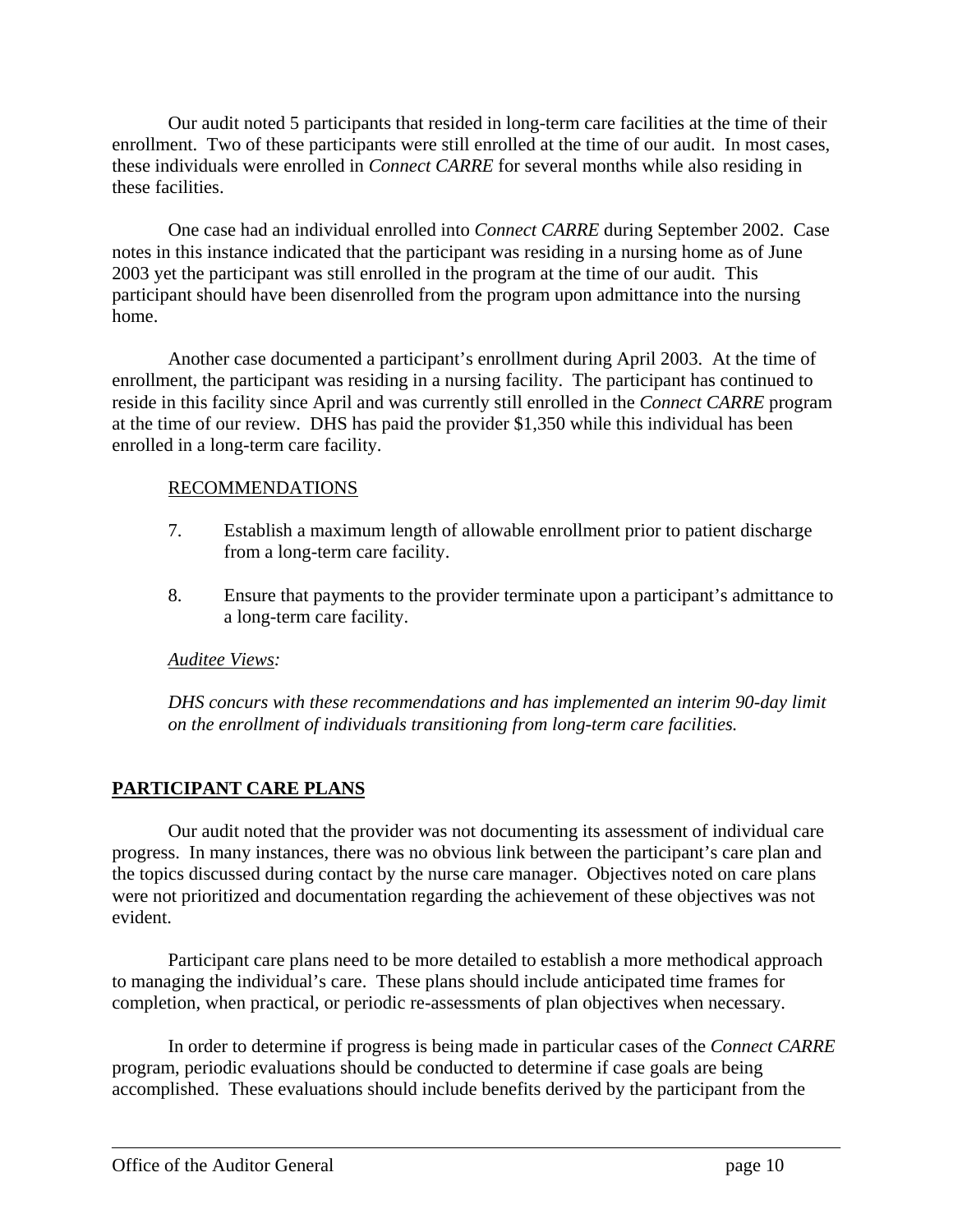program, care plan objectives achieved, changes required to the participant's care plan, and a reprioritization of the case goals.

In instances where care plan objectives are not being achieved, the reasons for the lack of progress should be documented, as well as a plan to address these issues going forward. In cases where a participant repeatedly fails to comply with the program, their continuation in the program should be re-evaluated.

#### RECOMMENDATIONS

- 9. Develop care plans with sufficient detail to outline objectives for the nurse care manager to guide the actions and contacts needed by the participant.
- 10. Conduct periodic assessments of care plans to ensure that participant objectives are being met and overall case objectives are being reprioritized.
- 11. Conduct periodic case assessments to determine if the program is benefiting and still required by the participant.
- 12. Disenroll individuals who repeatedly do not derive any desired benefits from the program.

#### *Auditee Views:*

*DHS concurs with these recommendations.* 

#### **PROVIDER PAYMENT MONITORING**

Upon referral of an individual to the *Connect CARRE* provider, DHS indicates enrollment of the participant within their claims payment system to initiate a monthly payment to the provider. Once this process takes place, the participant must later be disenrolled from the system to stop any further payment to the provider. During our audit, we noted the following exceptions relating to provider monthly payments:

- 75 monthly payments where the provider was paid \$450 per month instead of the contracted \$225 care management fee, resulting in an overpayment of \$16,875,
- 12 cases where the provider continued to receive monthly payments for participants where attempted enrollment exceeded six months. Our discussions with both DHS and the *Connect CARRE* provider were unclear as to whether this six-month limit was a practice in place at the time of our audit. Payments to the provider beyond six-months without completed enrollment totaled \$10,125 for these cases, and
- 1 monthly payment of \$225 for an individual who was deceased.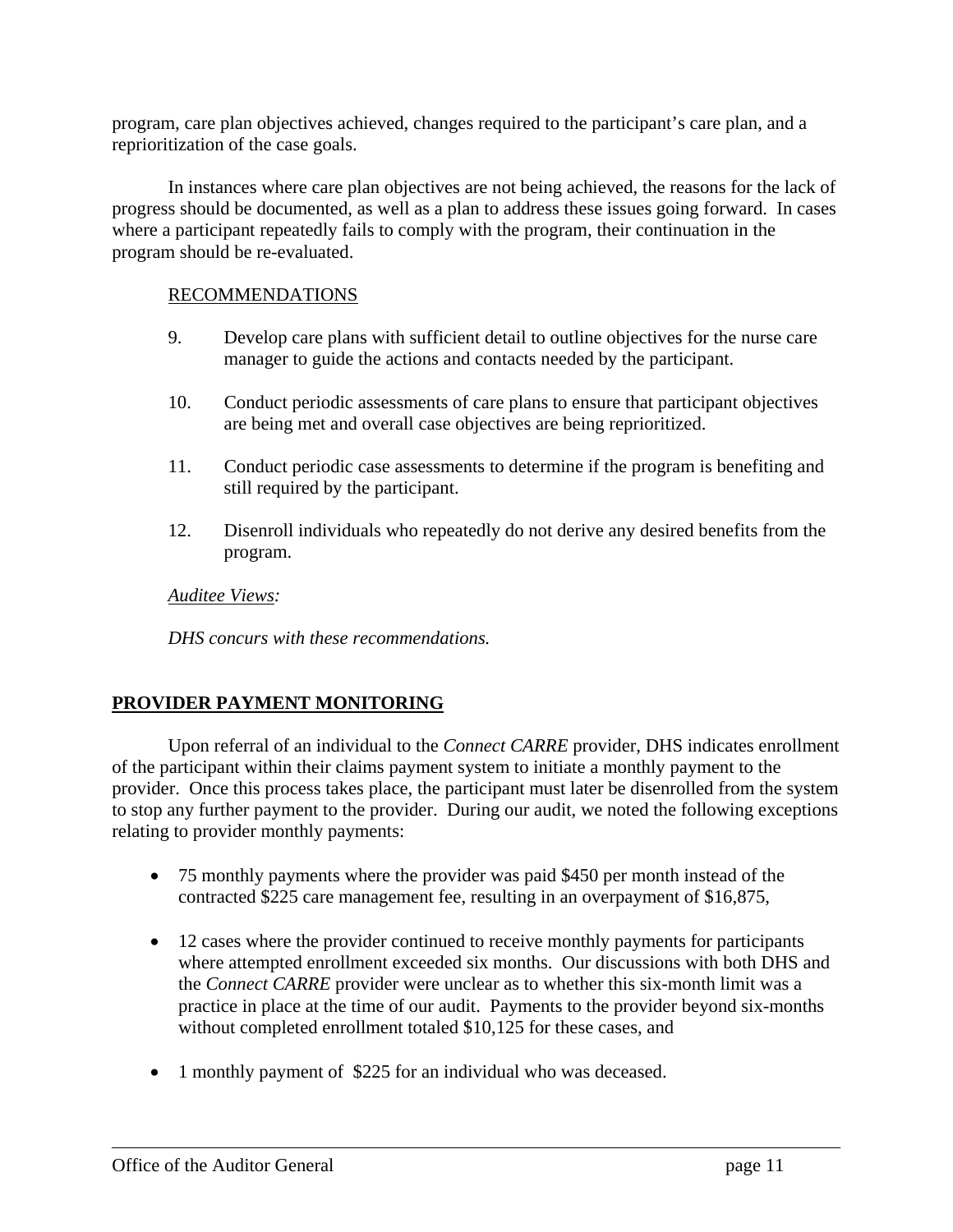The fact that participant disenrollment is accomplished only through manual intervention highlights the need for DHS to closely monitor payments made to the provider. Effective monitoring of provider payments in coordination with enhanced controls over the program population is essential to prevent program overpayments.

#### RECOMMENDATIONS

- 13. Improve monitoring of payments made to the *Connect CARRE* provider.
- 14. Recover identified overpayments made to the provider.

#### *Auditee Views:*

*DHS concurs with these recommendations.* 

#### **PROGRAM OVERSIGHT**

The majority of our audit findings related to the *Connect CARRE* program pertain to weaknesses in program policies and procedures. DHS needs to implement new or re-evaluate current policies and procedures to ensure adequate oversight of the program. These policies and procedures should include the following:

- procedures designed to evaluate the program's progress in meeting stated objectives,
- periodic case reviews to verify that care management efforts are being maintained by the provider, and
- procedures to enhance control over program expenditures.

Since cost containment is one of the program's objectives, DHS needs to develop a mechanism to demonstrate the cost-effectiveness of the program going forward. DHS should formalize the accumulation of cost data for the enrolled population and outline appropriate comparisons to demonstrate cost effectiveness. For example, such comparisons might include comparing utilization of emergency and inpatient hospital services in the year prior to enrollment with the twelve months following enrollment and comparisons with similar sub-populations enrolled in the Medical Assistance program.

Improved program oversight will be critical to addressing many of the issues noted during our audit. Policies and procedures developed to address these issues will also serve to identify future changes required within the program as it continues to develop and identify the specific needs of the population.